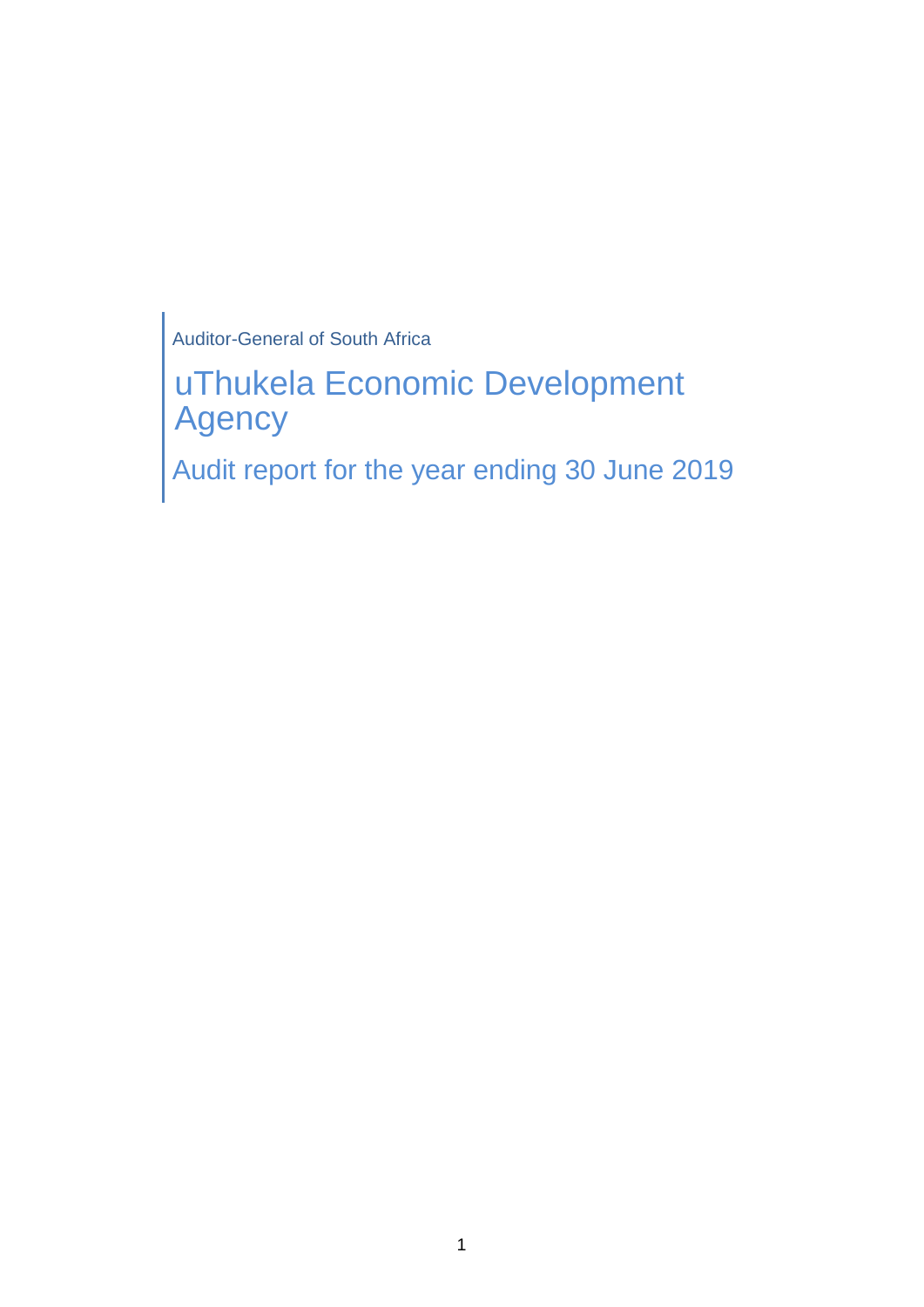# **Report of the auditor-general to the Kwazulu Natal Provincial Legislature and the council on uThukela Economic Development Agency**

## **Report on the audit of the financial statements**

# **Opinion**

- 1. I have audited the financial statements of the uThukela Economic Development Agency set out on pages x to x, which comprise the statement of financial position as at 30 June 2019, the statement of financial performance, statement of changes in net assets, and cash flow statement for the year then ended, as well as the notes to the financial statements, including a summary of significant accounting policies.
- 2. In my opinion, the financial statements present fairly, in all material respects, the financial position of the uThukela Economic Development Agency as at 30 June 2019, and its financial performance and cash flows for the year then ended in accordance with South African Standards of Generally Recognised Accounting Practice (SA Standards of GRAP) and the requirements of the Municipal Finance Management Act of South Africa, 2003 (Act No. 56 of 2003) (MFMA).
- 3. I conducted my audit in accordance with the International Standards on Auditing (ISAs). My responsibilities under those standards are further described in the auditor-general's responsibilities for the audit of the financial statements section of this auditor's report.
- 4. I am independent of the municipal entity in accordance with sections 290 and 291 of the International Ethics Standards Board for Accountants' *Code of ethics for professional accountants* and, parts 1 and 3 of the International Ethics Standards Board for Accountants' *International Code of Ethics for Professional Accountants (including International Independence Standards)* (IESBA codes) as well as the ethical requirements that are relevant to my audit in South Africa. I have fulfilled my other ethical responsibilities in accordance with these requirements and the IESBA codes.
- 5. I believe that the audit evidence I have obtained is sufficient and appropriate to provide a basis for my opinion.

## **Responsibilities of accounting officer for the financial statements**

- 6. The accounting officer is responsible for the preparation and fair presentation of the financial statements in accordance with SA Standards of GRAP and the requirements of the MFMA, and for such internal control as the accounting officer determines is necessary to enable the preparation of financial statements that are free from material misstatement, whether due to fraud or error.
- 7. In preparing the financial statements, the accounting officer is responsible for assessing the uThukela Economic Development Agency's ability to continue as a going concern, disclosing, as applicable, matters relating to going concern and using the going concern basis of accounting unless the appropriate governance structure either intends to liquidate the municipal entity or to cease operations, or has no realistic alternative but to do so.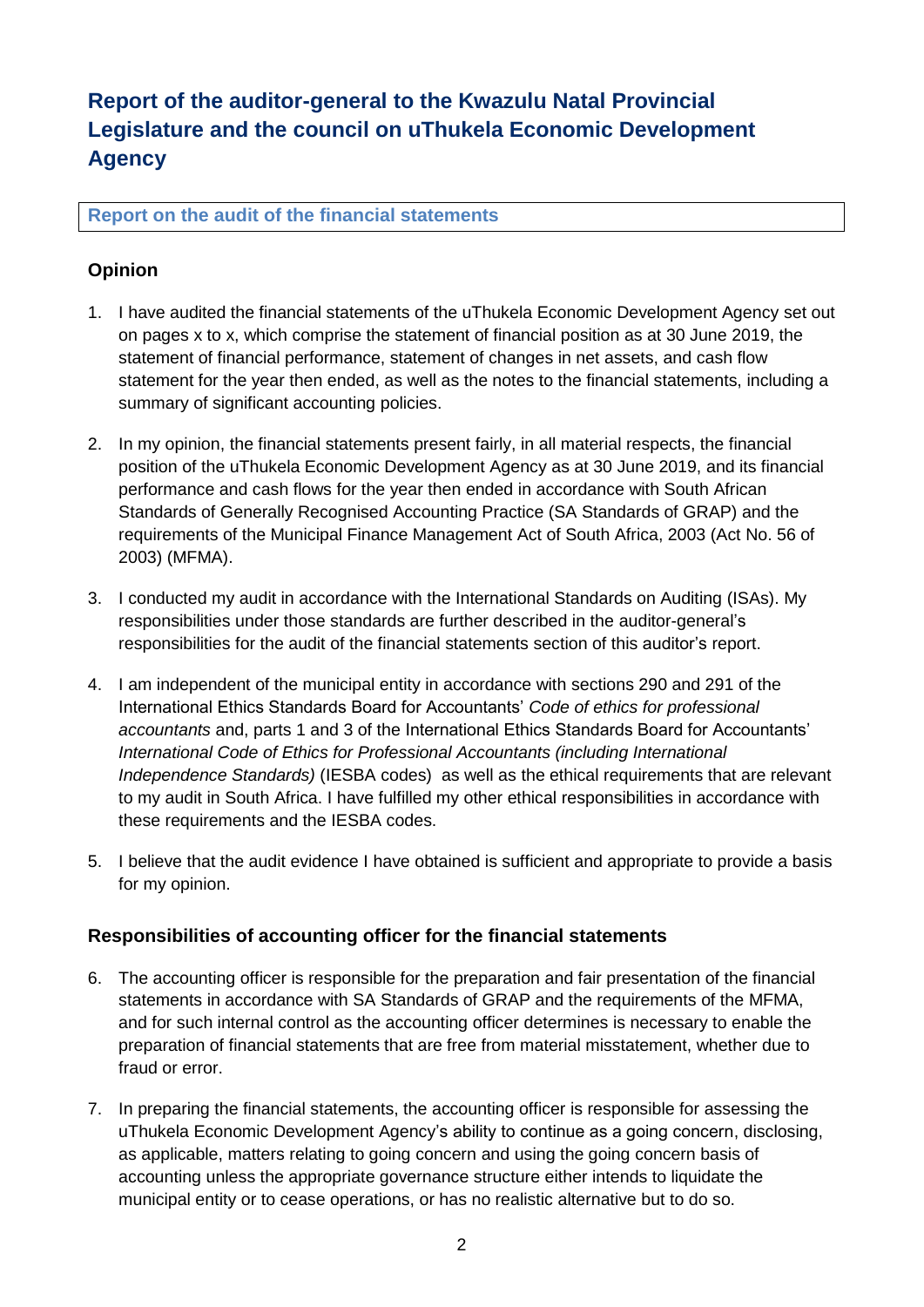## **Auditor-general's responsibilities for the audit of the financial statements**

- 8. My objectives are to obtain reasonable assurance about whether the financial statements as a whole are free from material misstatement, whether due to fraud or error, and to issue an auditor's report that includes my opinion. Reasonable assurance is a high level of assurance, but is not a guarantee that an audit conducted in accordance with the ISAs will always detect a material misstatement when it exists. Misstatements can arise from fraud or error and are considered material if, individually or in aggregate, they could reasonably be expected to influence the economic decisions of users taken on the basis of these financial statements.
- 9. A further description of my responsibilities for the audit of the financial statements is included in the annexure to this auditor's report.

#### **Performance information reporting**

10. I was unable to audit the usefulness and reliability of the performance information, as the annual performance report of the municipal entity was not prepared as required by section 121(4)(d) of the MFMA.

## **Report on the audit of compliance with legislation**

#### **Introduction and scope**

- 11. In accordance with the PAA and the general notice issued in terms thereof, I have a responsibility to report material findings on the compliance of the municipal entity with specific matters in key legislation. I performed procedures to identify findings but not to gather evidence to express assurance.
- 12. The material findings on compliance with specific matters in key legislations are as follows:

### **Annual Financial Statements**

- 13. The financial statements submitted for auditing were not prepared in all material respects in accordance with the requirements of section 122(1) of the MFMA. Material misstatements of current liabilities, revenue, expenditure and disclosure items identified by the auditors in the submitted financial statement were subsequently corrected, resulting in the financial statements receiving an unqualified audit opinion.
- 14. The annual financial statements were not submitted to the Auditor-General, for auditing, within two months after the end of the financial year, as required by section 126(2)(b) of the MFMA.
- 15. The annual financial statements were not submitted to the Auditor-General within two months after the end of the financial year and council did not investigate the reasons for the failure to submit annual financial statements and take appropriate steps to ensure that the financial statements were submitted to the Auditor-General as required by section 133(1)(c) of the MFMA.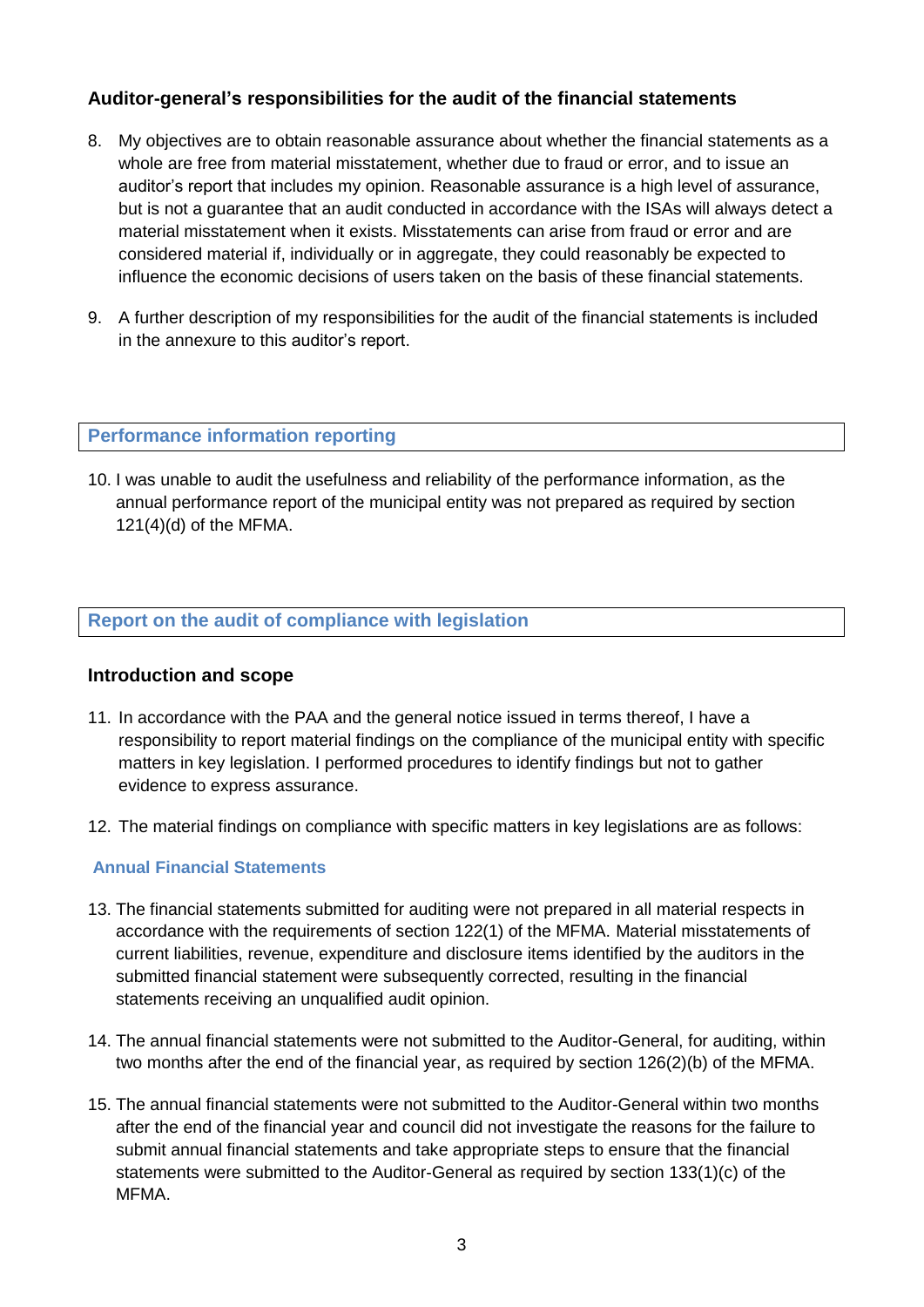#### **Strategic Planning and Performance Management**

- 16. The annual performance objectives and indicators were not established by agreement with the parent municipality, as required by section 93B(a) of the MSA.
- 17. A multi-year business plan was not developed for inclusion in the budget, as required by section 87(5)(d) of MFMA.
- 18. A mid-year performance review was not performed, as required by section 88(1)(a)(i) of the MFMA.

### **Other information**

- 19. The accounting officer is responsible for the other information. The other information comprises the information included in the annual report which includes the directors' report, the audit committee's report and the company secretary's certificate as required by the Companies Act of South Africa, 2008 (Act No. 71 of 2008) (Companies Act). The other information does not include the financial statements and the the auditor's report.
- 20. My opinion on the financial statements and compliance with legislation do not cover the other information and I do not express an audit opinion or any form of assurance conclusion thereon.
- 21. In connection with my audit, my responsibility is to read the other information and, in doing so, consider whether the other information is materially inconsistent with the financial statements or my knowledge obtained in the audit, or otherwise appears to be materially misstated.
- 22. I did not receive the other information prior to the date of this auditor's report. When I do receive and read this information, if I conclude that there is a material misstatement therein, I am required to communicate the matter to those charged with governance and request that the other information be corrected. If the other information is not corrected, I may have to retract this auditor's report and re-issue an amended report as appropriate. However, if it is corrected this will not be necessary.

### **Internal control deficiencies**

- 23. I considered internal control relevant to my audit of the financial statements, reported performance information and compliance with applicable legislation; however, my objective was not to express any form of assurance on it. The matters reported below are limited to the significant internal control deficiencies that resulted in the findings on compliance with legislation included in this report.
- 24. Leadership did not implement sufficient monitoring controls and implement sufficient performance planning to ensure the development of performance indicators and targets. In addition, processes to ensure that the annual financial statement were submitted on time were not adhered to.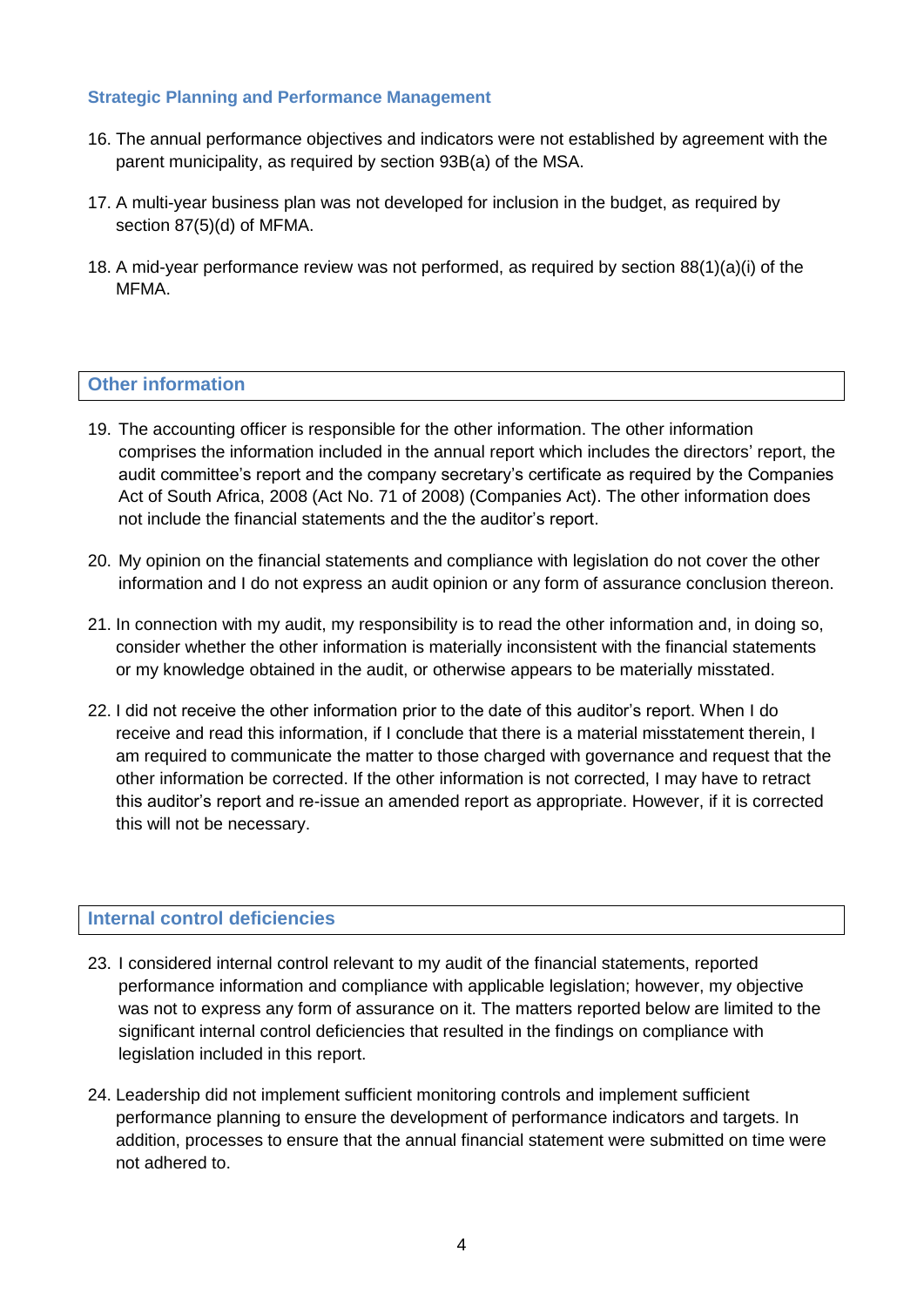25. Senior management did not implement sufficient processes over the review of compliance with legislation which resulted in instances of material non-compliance which could have been avoided.

Pietermarizburg

20 December 2019



Auditing to build public confidence